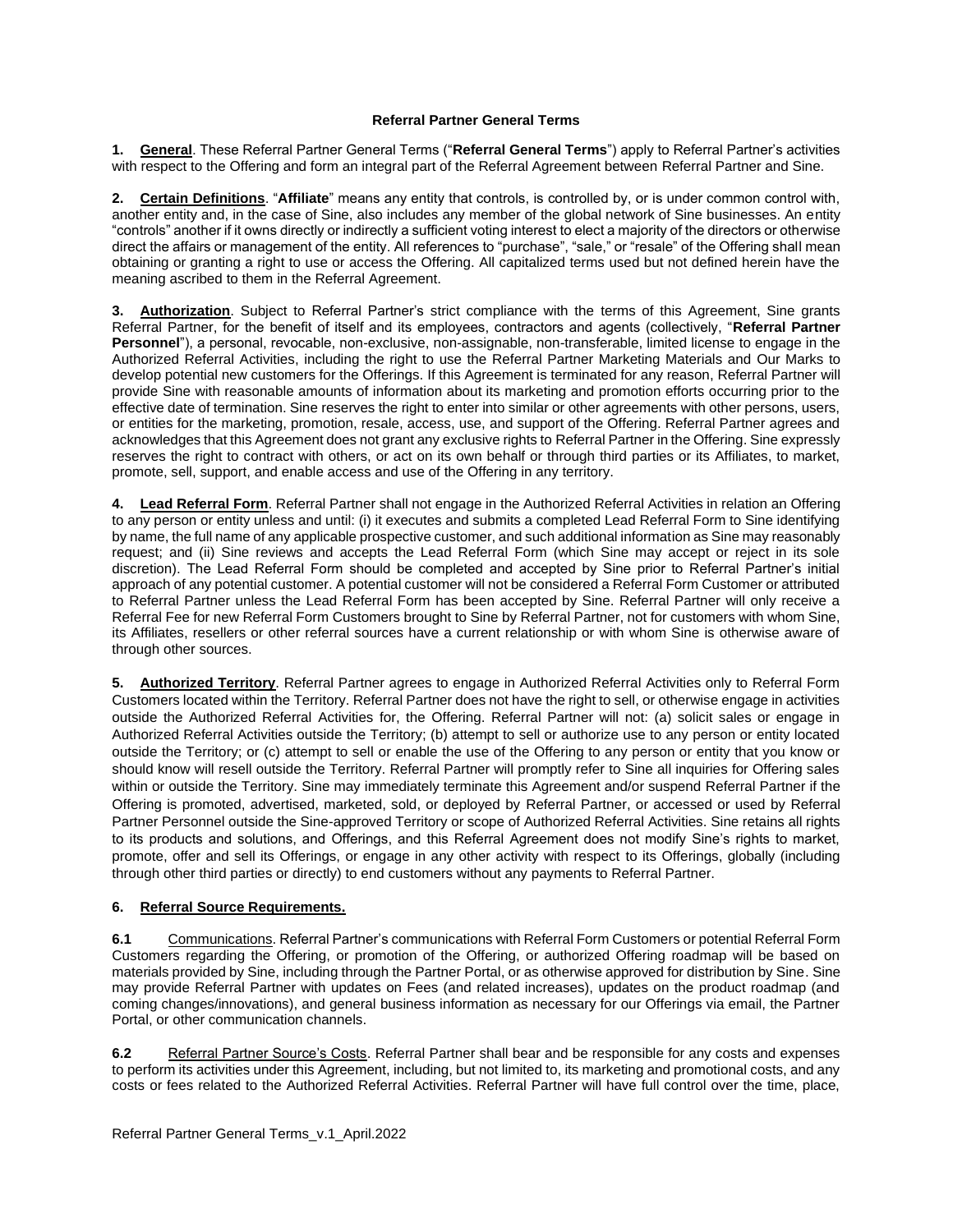and method by which its work under this Agreement is accomplished. Referral Partner's sole compensation under this Agreement shall be the payment of Referral Fees as set forth in the Agreement.

**6.3** Sine Pricing. Sine will exclusively determine the pricing for its Offerings. Referral Partner will only communicate pricing and Offering information as provided in the Referral Partner Marketing Materials. All pricing is exclusive of applicable taxes and other government charges including but not limited to all sales, use, or excise taxes. All Referral Fees shall be paid in U.S. dollars.

**6.4** Annual Review. Referral Partner will meet with Sine annually, or as otherwise requested by Sine, to review the scope of its designated Territory and the Offerings that it is permitted to market and promote hereunder. Sine reserves the right to accept or decline any Territory or Offering request and may exclude certain Offerings or countries on an individual basis. Referral Partner shall have no right to exclusively promote the Offering associated with a Territory, including in its designated Territory.

**6.5** Evidence of Competency and Certification. From time to time as Sine requests, and at least annually, you shall provide written evidence of your competency and ability to engage in the Authorized Referral Activities in the Territory and certify to us that you have complied with all terms of the Agreement. Your failure to provide such evidence and/or certification in a form satisfactory to us, in our sole discretion, may result in (i) the modification of scope of Offering, Territory or Authorized Referral Activities, or (ii) termination of this Agreement. Any modification or revocation under this Section shall not absolve you of your prior contractual commitments under this Agreement.

**6.6** Relationship Managers. Each Party shall designate one person to act as its "**Relationship Manager**". Relationship Managers will coordinate the performance of the Parties under this Agreement, serve as the primary points of contact between the Parties with respect to issues arising under this Agreement, and have decision-making authority with respect to day-to-day matters associated with the relationship. The initial Relationship Managers for each Party shall be as set forth in the Agreement. Each Party can replace its Relationship Manager by written notice to the other. All notices hereunder relating to day-to-day matters associated with the relationship shall be sent to the Relationship Managers and may be in the form of email.

**7. Promotion**. Referral Partner shall use its best efforts to engage in the Authorized Referral Activities in accordance with the terms of this Agreement. As part of such efforts, Referral Partner shall promptly answer questions from Referral Form Customers about the Offering in accordance with the Referral Partner Marketing Materials and Referral Brand Guide. Referral Partner agrees to provide Sine, on a quarterly basis, with a written, non-binding rolling 12 month referral purchase forecast for the Offering to assist us in planning.

**8. Agreement Term, Termination and Transfer**. The Term of the Agreement is as set forth in the Referral Agreement. Either Party may terminate this Agreement if the other Party commits a material breach of the Agreement and fails to cure such breach within thirty (30) days of written notice specifying the breach, to the extent curable. In addition, Sine may terminate this Agreement upon written notice to Referral Partner with immediate effect if: (a) Referral Partner is or becomes insolvent; (b) Referral Partner attempts to obtain protection from creditors or wind down operations; (c) Referral Partner grants or attempts to grant the right to engage in Authorized Referral Activities to any third party, agent or sub-contractor; (d) use of the Offering is fraudulent or continued use would subject us to third party liability; (e) Sine ceases making the Offering available for sale or resale, in whole or in any particular Territory; or (f) in the event Referral Partner breaches its obligations under this Agreement. Further, Sine may terminate this Agreement at any time upon thirty (30) days' written notice. Upon termination of this Agreement, Referral Partner: (x) will immediately stop engaging in all the Authorized Referral Activities for the Offering; (y) will pay any and all amounts due to Sine, if any; and (z) must return or destroy all Sine Confidential Information and certify the same to Sine in writing. Furthermore, upon the termination or expiration of this Agreement, Sine shall be obligated to pay Referral Fees to Referral Partner solely in accordance with this Agreement and with respect to Referral Form Customers who signed a standard Customer Agreement with Sine prior to the effective date of termination or expiration of this Agreement. No Referral Fees shall be paid for opportunities in process but not closed as of the termination or expiration of this Agreement.

**9. Confidentiality.** All non-public, confidential, or proprietary information disclosed by a Party to the other Party in performance of the Agreement ("Confidential Information") shall be protected using the same degree of care, but no less than reasonable care, as the recipient uses to protect is own Confidential Information and shall not, without the written consent of the disclosing party, be used or disclosed except for the purpose of the Agreement and only by the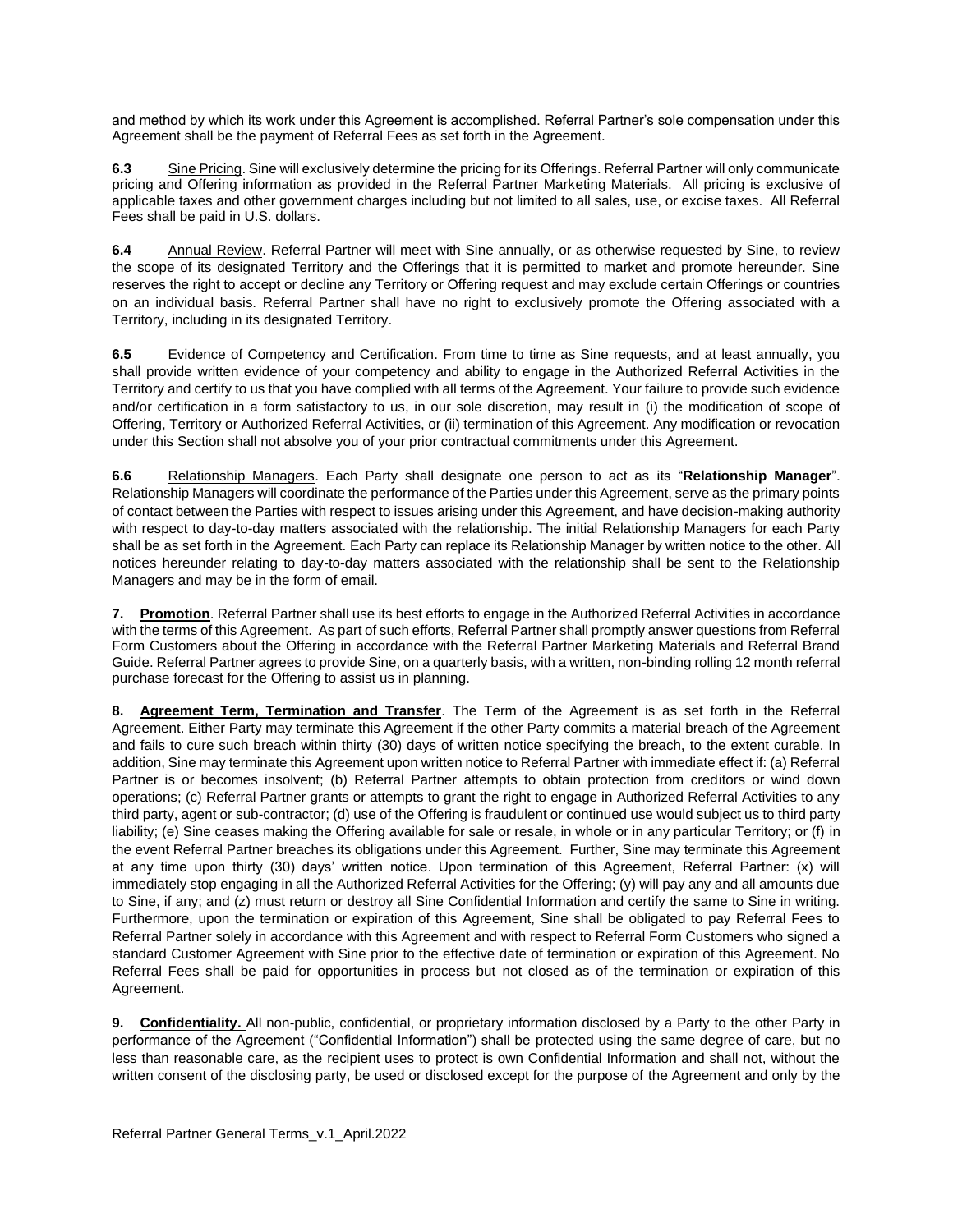receiving Party's Affiliates, employees and service providers who are bound, in writing, to substantially similar obligations of confidentiality and have a need to know. Each Party will be responsible for any breaches of the confidentiality obligations by its Affiliates, employees or service providers. Receiving party will keep Confidential Information confidential for 5 years from disclosure. Except as set out in the Agreement, information will not be Confidential Information unless (a) marked "CONFIDENTIAL" or similar at disclosure; (b) disclosed orally or visually but identified as confidential at disclosure and designated as confidential in writing in 30 days of disclosure summarizing the Confidential Information sufficiently for identification; or (c) should reasonably be understood to be confidential given the nature of the information as sensitive and non-public. Confidential Information excludes information that: (i) was already known to recipient without restriction; (ii) is publicly available through no fault of recipient; (iii) is rightfully received by recipient from a third party without a duty of confidentiality; or (iv) is independently developed. A Party may disclose Confidential Information when compelled to do so by law if it provides prior notice to the other Party and reasonable opportunity to contest or limit disclosure unless a court orders that the other Party not be given notice. The Agreement contents and the internal operation and performance of the Offering are our Confidential Information.

**10. Privacy.** The parties acknowledge and agree that Sine and Referral Partner are independent data controllers of any information transferred under this Agreement relating to an identified or identifiable natural person ("Personal Data"). Sine may process Personal Data you provide in accordance with Sine's Privacy Policy, which you acknowledge. Referral Partner agrees to: (a) comply with the obligations imposed on it under applicable laws governing the processing of Personal Data ("Data Protection Laws"); (b) obtain valid consent or have another valid legal basis prior to transferring Personal Data to Sine; (c) establish procedures for managing and responding to data subject request under Data Protection Laws; (d) provide commercially reasonable assistance to Sine in responding to any requests from a data subject, regulator, or supervisory authority concerning Data Protection Laws; and (e) provide prominent notice of its privacy practices to data subjects and ensure that such notice complies with this Agreement and Data Protection Laws. Sine may collect, use, transfer, disclose, and otherwise process Customer Personal Data, as described in the Sine Terms and Sine's Privacy Policy.

**11. Compliance with Laws**. You will comply with all laws, ordinances, regulations and codes of the Territory and the jurisdiction of your formation with respect to the Authorized Referral Activities in the Territory, including (i) making all necessary filings with the applicable government(s) (including but not limited to governmental agencies, political subdivisions, or industry associations thereof), (ii) promptly paying all taxes to all tax authorities in the Territory and the jurisdiction of your formation in connection with any Referral Fees paid to you in accordance with the terms of this Agreement, and (iii) following all laws, ordinances, regulations and codes relating to taxation and foreign currency remittances including those in the Territory and the jurisdiction of your formation. You shall on an annual basis, or more frequently as requested by us, present to us proof of your fulfilment of your its tax-paying obligations in relation to its actions and obligations hereunder.

## **12. Warranties and Disclaimer**.

**12.1** Sine Warranties. Sine warrants that it has all necessary right, title or license, and interests to grant to Referral Partner the right to conduct the Authorized Referral Activities under this Agreement. SINE DOES NOT PROVIDE ANY OTHER WARRANTIES OR REPRESENTATIONS OF ANY KIND, WITH RESPECT TO THE OFFERING OR ANY OTHER AREA, WHETHER EXPRESS, IMPLIED OR STATUTORY. TO THE MAXIMUM EXTENT PERMITTED BY LAW, SINE EXPRESSLY DISCLAIMS ALL WARRANTIES AND REPRESENTATIONS INCLUDING MERCHANTABILITY AND FITNESS FOR PURPOSE. SINE IS NOT RESPONSIBLE OR LIABLE FOR THE USE OR OUTPUT OF ANY OFFERING BY REFERRAL PARTNER OR ANY END USER. SINE DOES NOT WARRANT THAT THE OFFERING WILL MEET REFERRAL PARTNER'S OR ANY USER'S REQUIREMENTS, OR THAT IT WILL OBTAIN ANY RESULTS, OPERATE WITHOUT INTERRUPTION, OR BE ERROR FREE.

**12.2** Referral Partner Warranties. Referral Partner warrants that its obligations under the Agreement shall be performed in a timely, diligent, professional, and courteous manner and in accordance with all applicable laws (including, without limitation, obtaining all licenses, permits and approvals which are necessary and advisable for engaging in the Authorized Referral Activities for the Offering in the Territory and for the performance of its duties hereunder. Referral Partner will be solely responsible and liable for any warranties or representations made by Referral Partner to the Referral Form Customers with respect to the Offerings that are not contained or consistent with the Referral Partner Marketing Materials.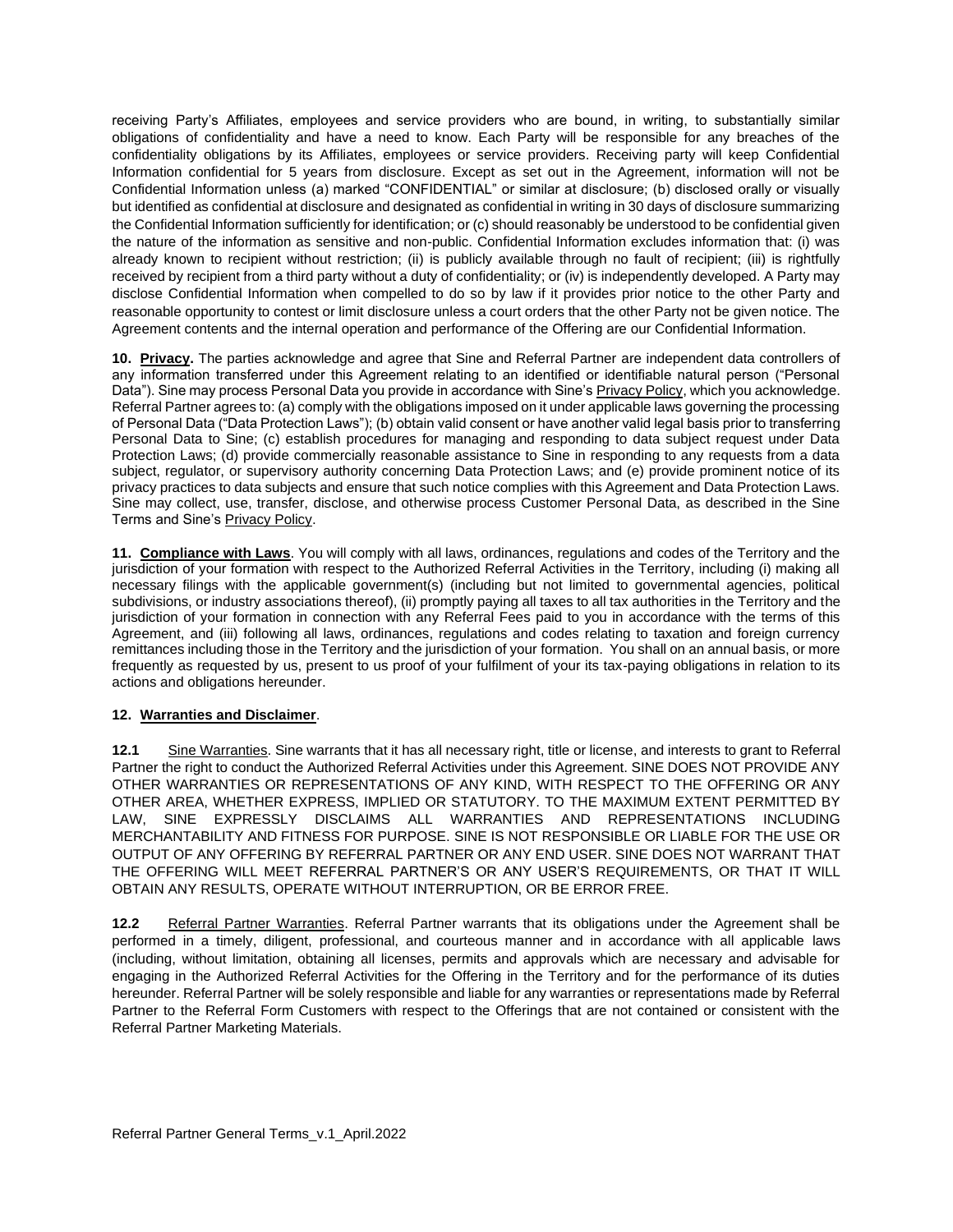**12.3** Both Party Warranties**.** Each party warrants that it is not bound by any agreement which conflict with or may interfere with performance of its obligations hereunder and shall not enter into any such agreement or obligations during the term of this Agreement.

**13. Intellectual Property.** All right, title and interest, including all intellectual property rights (including copyrights, trademarks and patents), proprietary rights (including trade secrets and know-how), and moral rights (including rights of authorship and modification) throughout the world ("**IPR**") in and to the Offering and all derivative works, modifications and improvements, are retained by Sine or its licensors and are Sine's Confidential Information. The operation and performance of the Offering is Sine Confidential Information. If Referral Partner provides any suggestions, comments or feedback regarding the Offering, you hereby assign to us all right, title and interest in and to the same without restriction. You shall not remove, modify or obscure any IPR notices on the Offering. We shall own all IPR that is: (a) developed by us or our Affiliates by processing or analysis of User Data (excluding User Data itself but including derived data that is sufficiently different from User Data); or (b) generated through support, monitoring or other observation of your and Users' use of the Offering.

**14. Indemnification**. Referral Partner will, at its sole cost and expense, defend, indemnify and hold harmless Sine and its Affiliates, subcontractors, licensors and agents from, and pay or reimburse, all fees, losses, awards and damages (including attorney's fees) arising out of claims related to: (a) Referral Partner's acts or omissions or negligence, in the performance of Referral Partner's rights and obligations under the Agreement; (b) Referral Partner's possession, access to, loss of, processing or use of Personal Data; and (c) any claims related to your Authorized Referral Activities.

**15. Limitation of Liability**. SINE WILL NOT BE LIABLE FOR INDIRECT, INCIDENTAL, EXEMPLARY, PUNITIVE, SPECIAL OR CONSEQUENTIAL DAMAGES, NOR LOST PROFITS AND REVENUES (IN EACH CASE WHETHER DIRECT OR INDIRECT). SINE'S CUMULATIVE, AGGREGATE LIABILITY SHALL BE LIMITED TO DIRECT DAMAGES IN AN AMOUNT EQUAL TO THE GREATER OF: (A) THE TOTAL AMOUNTS PAID BY SINE TO REFERRAL PARTNER UNDER THE AGREEMENT DURING THE SIX MONTHS IMMEDIATELY PRECEDING THE ASSERTION OF ANY CLAIM; OR (B) USD \$10,000. THE LIMITATIONS APPLY TO CLAIMS AND CAUSES OF ACTION ARISING OUT OF OR IN RELATION TO THE AGREEMENT REGARDLESS OF FORM.

**16. Insurance**. Referral Partner will maintain insurance (including, without limitation, workman's compensation insurance) with a reputable insurance company at levels sufficient to cover the obligations and liabilities of Referral Partner relating to its obligations and undertakings hereunder and, upon Sine's request, will provide to Sine certificates of such insurance. The amount of insurance coverage shall not be deemed to limit Referral Partner's liability hereunder.

**17. Security**. Referral Partner will use commercially reasonable administrative, physical and technical safeguards to protect Sine's Confidential Information and follow industry-standard security practices. Referral Partner must notify Sine within forty-eight (48) hours if Referral Partner reasonably believes that there has been an unauthorized acquisition, destruction, modification, use, or disclosure of, or access to, Sine Confidential Information that is handled by, or on behalf of, Referral Partner ("Breach"). After providing such notice, Referral Partner will investigate the Breach, taking all necessary steps to eliminate or contain the exposures that led to such Breach and, within seven (7) days of the identification of the Breach, provide to Sine a written report detailing mitigation steps taken by Referral Partner in response to the occurrence. Referral Partner is solely responsible for all costs and liability incurred by Sine due to the unauthorized use or access of Referral Partner's account credentials or systems, or other breach of Sine Confidential Information.

## **18. Trademarks**.

**18.1** Referral Partner grants to Sine and its Affiliates a non-exclusive, worldwide, royalty-free license to use any trademark, service mark, trade name, other proprietary logo or insignia, URL, domain name, or other source or business identifier of Referral Partner (collectively, "**Your Marks**") for use in connection with marketing or publicity. Referral Partner may represent to third parties that it has been granted the right to market and promote the Offering(s) as specified in the Agreement.

**18.2** Sine grants to Referral Partner a non-exclusive, royalty free license during the Term, to use the trademarks, names and related designs depicted in the promotional materials furnished through the Partner Portal ("**Our Marks**") only as expressly permitted in the Referral Partner Brand Guide or otherwise approved by Sine and solely within the Territory. Our Marks shall be used solely in connection with promotion and marketing of the Offering to Referral Form Customers and in strict conformity with the Referral Partner Brand Guide and this Agreement. Upon termination of this Agreement, Referral Partner shall immediately cease use of all Our Marks. Referral Partner rights are personal to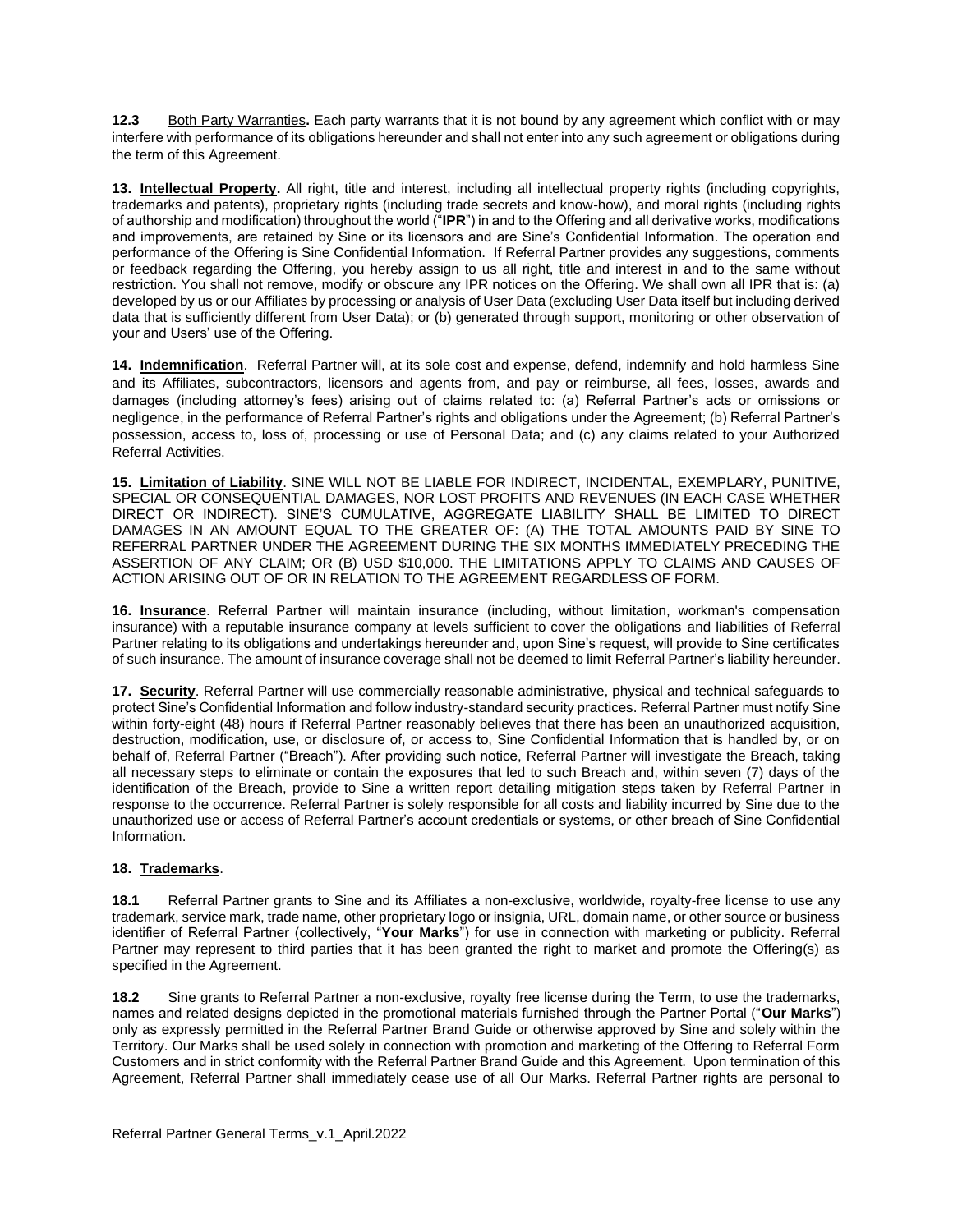Referral Partner and may not be transferred, assigned or sublicensed, nor shall Referral Partner delegate its obligations without Sine's prior written consent. Referral Partner acknowledges that Sine is the owner of all right, title and interest in, and to, Our Marks. All goodwill resulting from Referral Partner's use of Our Marks, including any additional goodwill that may be developed during the Term by Referral Partner's use, shall inure solely to the benefit of Sine. Referral Partner shall not acquire any rights in the Our Marks by virtue of its use of the same under this Agreement. Referral Partner shall not (a) use Our Marks for any unauthorized purpose or in any manner likely to diminish their commercial value; (b) knowingly use any trademark, name, trade name, domain name, logo or icon similar to or likely to cause confusion with Our Marks; (c) make any representation to the effect that the Our Marks are owned by Referral Partner; (d) attempt to register, register or own in any country: (i) Our Marks; (ii) any domain name incorporating in whole or in part Our Marks; or (iii) any name, trade name, domain name, keyword, social media name or identification or mark that is confusingly similar to Our Marks; or (e) challenge the validity of our ownership of Our Marks. Referral Partner shall not at any time, during or following termination of this Agreement, contest the validity of Our Marks nor assert or claim any other right to manufacture, sell or offer for sale products under Our Marks, or any trademark confusingly similar. Any trademarks, names or domain names or trademark rights acquired by Referral Partner in violation of this Agreement shall be immediately assigned to Sine upon request.

**18.3** Referral Partner will not use Our Marks or refer to or identify Sine in any advertising or publicity releases or promotional or marketing materials, including Internet web pages or designs ("**Copy**"), that are not provided by Sine through the Partner Portal or approved by Sine in advance. Copy is disapproved if Sine does not provide a reply within 10 business days of receipt. Sine may refuse to approve, and Referral Partner may not distribute, any Copy that derogates, erodes or tends to tarnish Our Marks or otherwise diminishes the value of Our Marks, in Sine's sole opinion. Referral Partner will promptly revise any Copy which Sine, in its sole judgment, deems in violation of this Agreement, our latest corporate identity standards or which we find objectionable as tending to derogate or diminish goodwill in Our Marks. Sine will provide specific corrective actions to such Copy, and Referral Partner will use its best commercial efforts to promptly revise such Copy in accordance with Sine's instructions and will resubmit the Copy for approval. Referral Partner shall promptly notify Sine of any infringement or potential infringement of the Our Marks. Sine may decide in its sole discretion whether and what steps should be taken to prevent or terminate the infringement of Our Marks, including the institution of legal proceedings and settlement of any claim or proceeding. Referral Partner will provide reasonable assistance in any such action, such as the furnishing of documents and information and the execution of all reasonably necessary documents, as Sine may reasonably request.

**19. Responsibilities and Limitations**. Referral Partner will employ suitable qualified staff to fulfil Referral Partner's obligations under the Agreement and notify us of all matters of importance coming to your attention relating to the Offering, including all customer complaints about the Offering. . Referral Partner recognizes that Sine employees constitute valuable assets of Sine. Referral Partner agrees that it will not directly or indirectly solicit, hire, or attempt to solicit or hire any Sine employee as an employee or independent contractor of Referral Partner or an Affiliate during the Term of the Agreement and for a period of 1 year thereafter. Nothing in the Agreement limits Sine's right to develop and distribute its products, services, software or technologies, even if the same are competitive with Referral Partner's own software or services. During and after the Term, Referral Partner hereby covenants and agrees that it will not assert, or authorize, assist, or encourage any third party to assert, against Sine or its Affiliates, customers, vendors, business partners, or licensors, any patent infringement or other intellectual property infringement claim regarding any Offering, Sine Confidential Information and any other items described in the Agreement.

**20. Law, Dispute**. The Parties, via their respective Relationship Manager, shall collaborate in good faith to resolve any claims or disputes (a "Dispute") arising under this Agreement. In the event such Dispute cannot be resolved by the Relationship Managers within fifteen (15) days from the date of written notice by either Party to the other Party of the existence of such a Dispute, it shall to the extent possible be settled amicably by negotiation between the officers of the Parties, within thirty (30) days from the last day of the prior thirty (30) day Relationship Manager dispute resolution period. The negotiation during the officer escalation thirty (30) day period shall include officers and other appropriate personnel from each Party who are familiar with this Agreement and the Dispute. Any Dispute which cannot be amicably settled by negotiation between the Parties by the end of such officer escalation thirty (30) day period, will be determined by Arbitration in accordance with this section. All Disputes shall be governed by and construed in accordance with the substantive laws of the jurisdiction listed below, without regard to conflicts of laws principles, and excluding the United Nations Convention on the International Sale of Goods of 1980 (and any amendments or successors thereto): (a) if Referral Partner is formed or principally located or domiciled in any country in North, Central, or South America (including United States, Canada, Mexico, Brazil etc.), the laws of the State of New York, USA will govern these terms and any Dispute, and Referral Partner agrees that all Disputes will be finally resolved by a panel of three arbitrators in accordance with the Commercial Arbitration Rules and Mediation Procedures of the American Arbitration Association, with New York, New York as the place of arbitration; or (b) if Referral Partner is formed or principally located or domiciled in any other country, the laws of England and Wales will govern these Terms and any Dispute, and User agrees that all Disputes will be finally resolved by a panel of three arbitrators in accordance with the Rules for Arbitration of the International Chamber of Commerce, with London,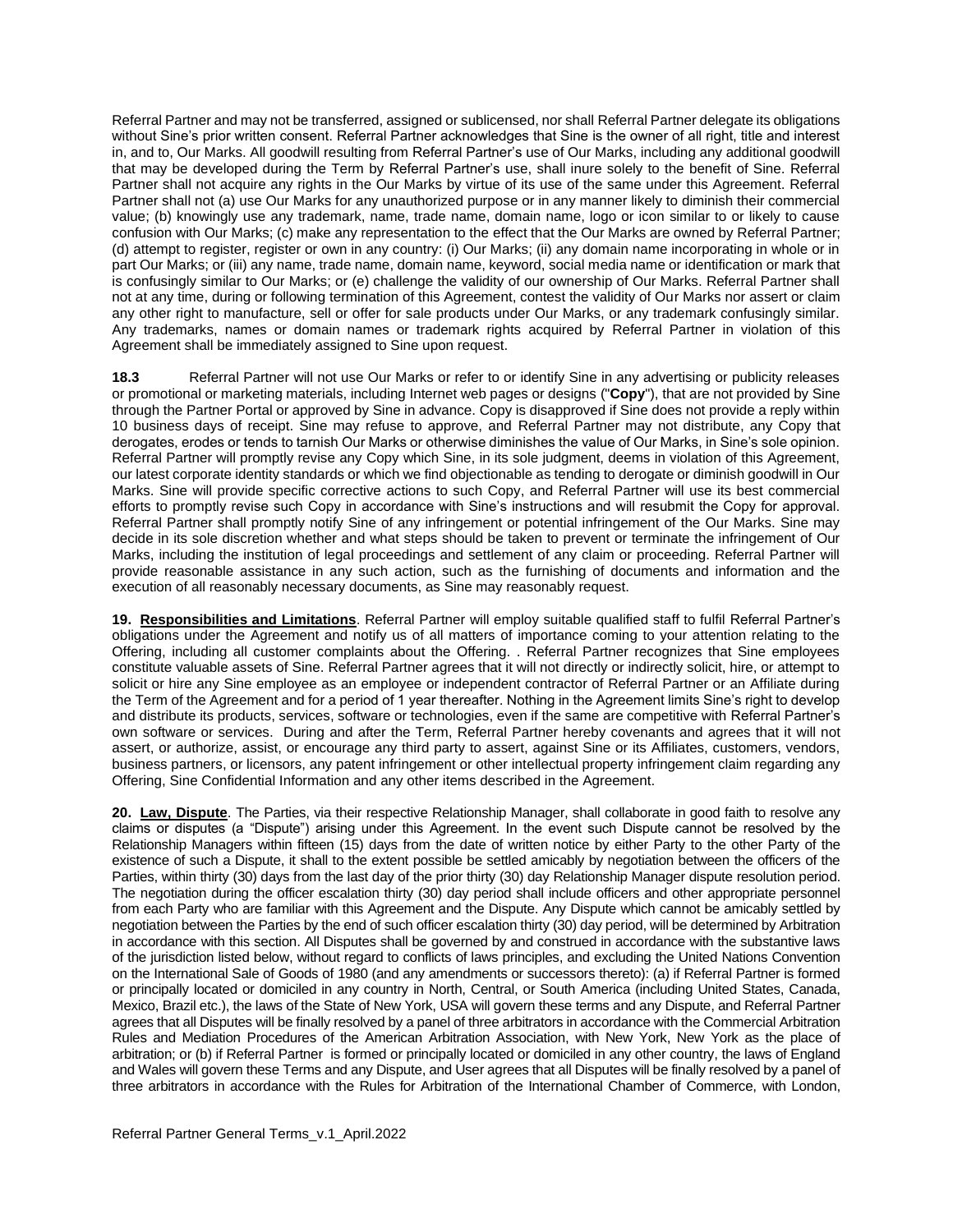England as the place of arbitration. The language of all arbitrations will be English. Each Party shall bear its own costs of translations into English, without prejudice to a final determination on the allocation of costs. Judgment upon any award rendered by the arbitrators identified may be entered in any court having jurisdiction. Such award will be payable in the currency of the invoice or Order Form. Until the award is entered, either party may apply to the arbitrators for injunctive relief and/or seek from any court having jurisdiction, interim or provisional relief if necessary, to protect the party's rights or property. The Parties agree that any claims will be adjudicated on an individual basis, and each expressly waives the right to participate in any action, lawsuit, or proceeding as a class or collective action, joint action, private attorney general action, or any other proceeding in which any party acts or proposes to act in a representative capacity. Except to the extent required by applicable law, neither Party may disclose the existence, content or results of any arbitration hereunder (other than to its accountants and attorneys) without prior written consent of the other Party. Each Party shall cause its representatives, witnesses and any arbitrators to assume confidentiality obligations no less stringent than those provided in this Agreement, during and after the term of this Agreement, with respect to the existence, content or results of any arbitration hereunder. Each Party shall be fully responsible for the observance of such confidentiality obligations by its representatives and witnesses during and after the term of this Agreement.

**21. Ethics and Compliance**. Referral Partner shall comply with all applicable laws and regulations in performing its obligations under the Agreement including, but not limited to, data privacy or localization, anti-bribery and export control laws (i.e. export to embargoed, prohibited or restricted countries or access by prohibited, denied or designated persons). Referral Partner will, upon entering into the Agreement and annually thereafter, certify that it has reviewed, understands, and agrees to abide by the provisions of the then-current Sine Code of Business Conduct and applicable anti-bribery laws. A copy of the Sine Code of Business Conduct may be obtained at http://Sine.com/About/Pages/codeof-business-conduct.aspx. Referral Partner acknowledge that in the event of a breach of any of the terms of this Section 21, Sine may suffer damage to its reputation and loss of business which is incapable of accurate estimation. Accordingly, Referral Partner agrees to defend, indemnify, and hold harmless the Sine Indemnified Parties from all claims, demands, causes of action, damages, losses, fines, penalties, or costs, including attorneys' fees, which they may suffer by reason of the violation by Referral Partner of the anti-bribery and the other laws referred to herein. Referral Partner shall comply with such regulations, including providing information required by Sine to comply with applicable United States laws and regulations. For purposes of FARs, DFARs and access by governmental authorities, the Offering is "commercial computer software", "commercial computer software documentation" and "restricted data" provided to Referral Partner under "Limited Rights" and "Restricted Rights" and only as commercial end items. Referral Partner further represents and warrant that it, and each of the Referral Partner Personnel, (a) is not (i) named on the U.S. Department of the Treasury's Office of Foreign Assets Control's ("OFAC") list of "Specially Designated Nationals," the "Sectoral Sanctions Identifications List," or other economic sanctions lists issued pursuant to governmental authorities (each a, "Sanctions List"), (ii) owned or controlled by one or more persons named on a Sanctions List, or (iii) organized under, resident in, or physically located in a jurisdiction subject to sanctions administered by OFAC, the U.S. Department of State, or similar authority (including, at the time of writing, Cuba, Iran, North Korea, Syria, and the Crimea region); (b) are in compliance with, and will continue to comply with, all sanctions laws, including, but not limited to, those administered by OFAC, the U.S. Department of State, the European Union, or the United Kingdom ("Sanctions Laws"); (c) will not take any action nor involve any sanctioned persons or group of sanctioned persons in any capacity, directly or indirectly, in any part or performance of this Agreement or otherwise transfer any Sine Services, products or technology to a person named on a Sanctions List; and (d) will not take any action that would cause Sine to be in violation of Sanctions Laws. Any failure by Referral Partner to comply with this provision is a material breach of the Agreement. Referral Partner agrees that Sine may take any and all actions required to ensure full compliance with all Sanctions Laws without Sine incurring any liability**.**

**22. Miscellaneous**. Any descriptions of future product direction or intended updates (including new or improved features or functions) other than the features and functions deployed as of date of this Agreement are intended for information purposes only and are not binding commitments on Sine to deliver any material, code or functionality. The development, release and timing of any such updates is at Sine's sole discretion unless agreed otherwise in writing. Referral Partner will not make any commitments or promises to Referral Form Customers about future product direction, intended updates or continued availability of the Offerings and support relating thereto without Sine's prior written approval. Sine may modify, discontinue or replace, in its sole discretion, the Offering and Sine's support policies at any time. If there is a discontinuance that materially impacts the Offering, Sine will use commercially reasonable efforts to provide advance written notice to Referral Partner. Sine may assign or transfer the Agreement on written notice. During the Term of the Agreement and for a period of 24 months thereafter, Sine or its designee can, during normal business hours upon reasonable notice, access, inspect and audit, Referral Partner's compliance with the Agreement and Referral Partner will furnish such information and access to personnel as Sine may reasonably request. Referral Partner may not assign or transfer the Agreement, nor delegate or subcontract any of its rights or obligations under this Agreement, without Sine's prior written consent. Notices must be sent by reputable overnight courier to a Party's